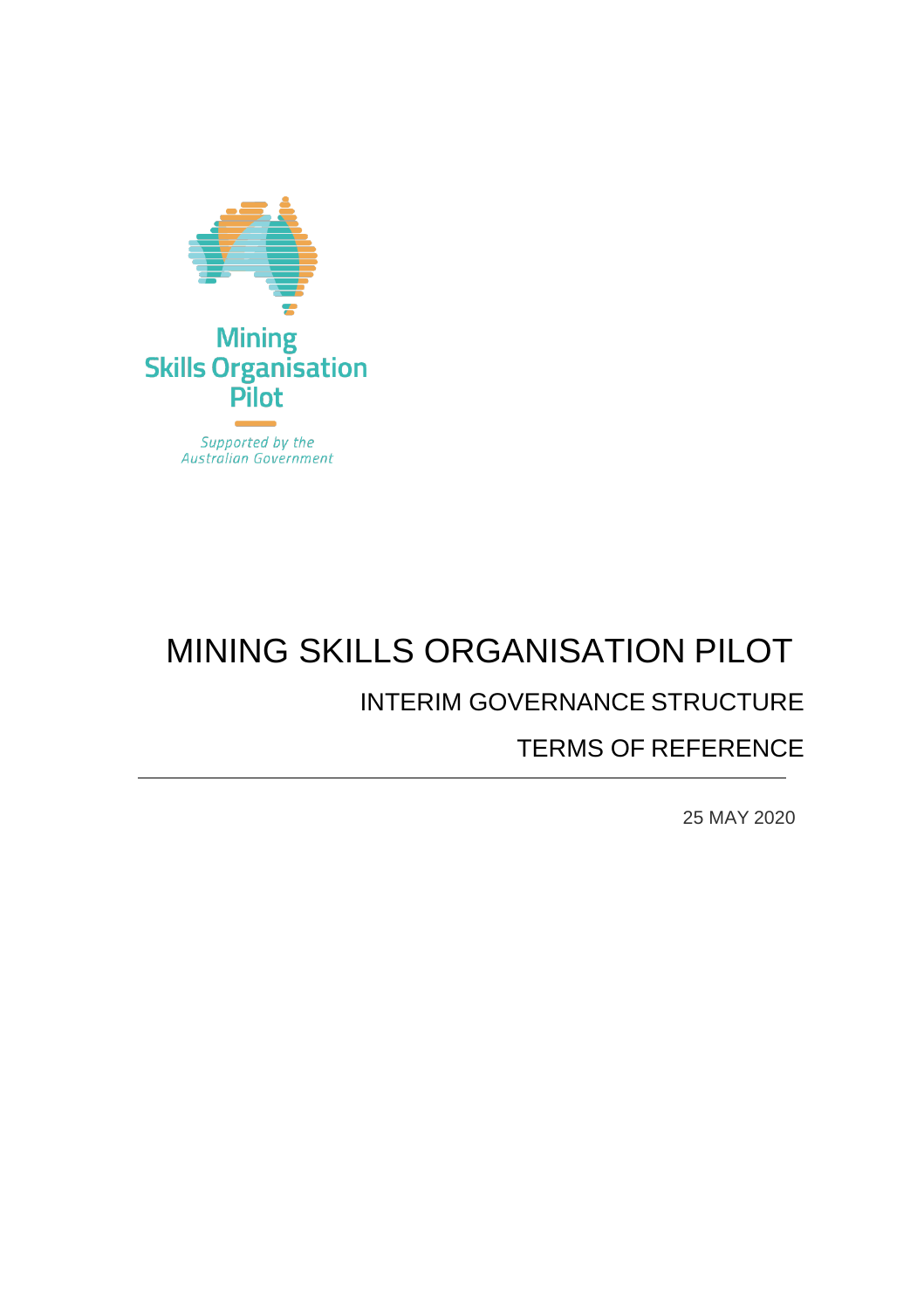# **TABLE OF CONTENTS**

| ATTACHMENT D: WORKING GROUP - SPECIFIC TERMS OF REFERENCE 11 |
|--------------------------------------------------------------|
|                                                              |
|                                                              |
|                                                              |

# **Version Control**

| <b>Version</b> | Nature of update                                                                                                      | <b>Authority</b>      | <b>Date</b>   |
|----------------|-----------------------------------------------------------------------------------------------------------------------|-----------------------|---------------|
| Version 1.0    | First Terms of Reference for Steering<br>Group endorsement                                                            | MCA - Mining SO Pilot | 29 April 2020 |
| Version 1.1    | Updated Attachment C to capture<br>Steering Group membership following<br>endorsement of TOR by the Steering<br>Group | MCA - Mining SO Pilot | 8 May 2020    |
| Version 1.2    | Updated TOR to include a title page<br>and table of contents and applied<br>style guide corrections                   | MCA - Mining SO Pilot | 25 May 2020   |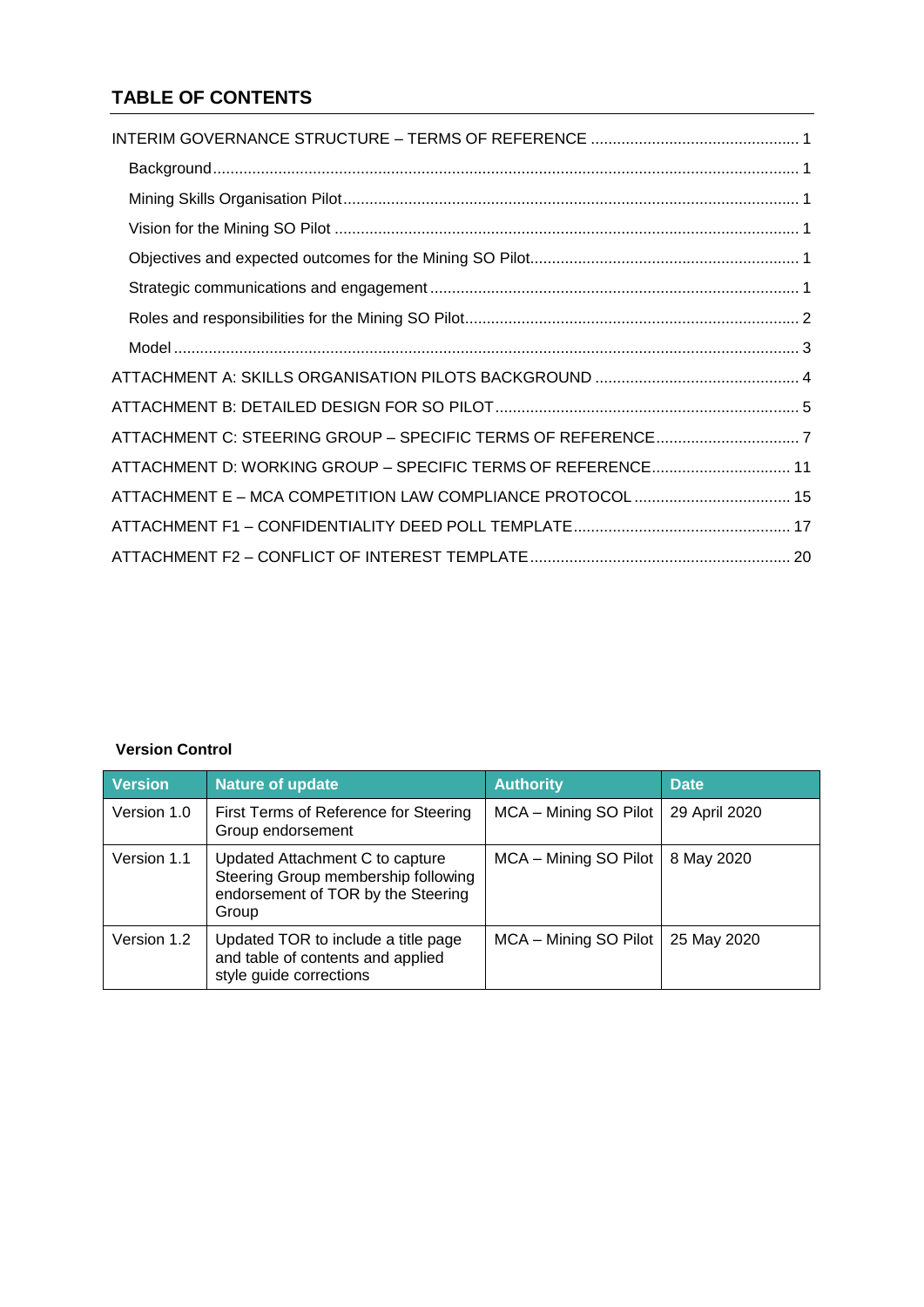### <span id="page-2-1"></span><span id="page-2-0"></span>**Background**

The Australian Government is working with industry to establish three pilot Skills Organisations to trial innovative approaches to vocational education and training to ensure the national training system is responsive, respected and flexible to the needs for industry now and into the future.

Further background provided by the Department of Employment, Skills, Small and Family Business (the department) is at Attachment A.

#### <span id="page-2-2"></span>**Mining Skills Organisation Pilot**

The Minerals Council of Australia (MCA) will lead the Mining Skills Organisation Pilot (Mining SO Pilot) work on behalf of employers and in conjunction with broader industry. In doing so, it will provide advice to the Minister for Employment, Skills, Small and Family Business as well as working with key players in the national VET governance structures to advise on and obtain agreement to changes that improve the quality and the extent of training for the sector.

# <span id="page-2-3"></span>**Vision for the Mining SO Pilot**

An industry-owned/ led approach to education and training for Australian mining, as specialist skills associated with innovation and technology adoption increase that:

- Ensures the skills needed of the sector and industries more broadly are met
- Equips learners in the current and future workforce for work in the modern miningsector.

# <span id="page-2-4"></span>**Objectives and expected outcomes for the Mining SO Pilot**

Responsible for leading the first stage of the Mining SO Pilot's evolution, the MCA will:

- Determine focus projects in the sector and a proposed forward work program
- Lead development of a model for how a mining SO will operate in the sector
- Inform the improvements to national arrangements for skilling the workforce as well as the longer term arrangements for a system of Skills Organisations based on the model proposed by the department is at Attachment B.

To assist in achieving these objectives, the MCA will establish an interim governance structure, including a Mining SO Pilot Steering Group and Mining SO Pilot Working Group. The steering group and working group will be covered by these Terms of Reference, with group-specific terms stipulated at Attachment C and D respectively.

In undertaking its work, the Mining SO Pilot will engage with and undertake work on behalf of the industry. In order to effect change within the national VET system, it will need to engage with and request changes through the appropriate mechanisms. These are usually at Ministerial or Departmental level or established under national governance and regulatory arrangements. The department will be able to assist with navigation of the system.

The work of the Mining SO Pilot will also inform deliberations by the Minister and the department in respect of funding and formal authority within the system.

#### <span id="page-2-5"></span>**Strategic communications and engagement**

To ensure alignment of messaging across government, industry and stakeholder cohorts, the MCA will meet with the Minister and the department prior to public announcements.

To support this, the MCA will develop a strategic plan to guide and map communications and engagement for the Mining SO Pilot. The plan may include:

Meetings and communications with the Minister and the department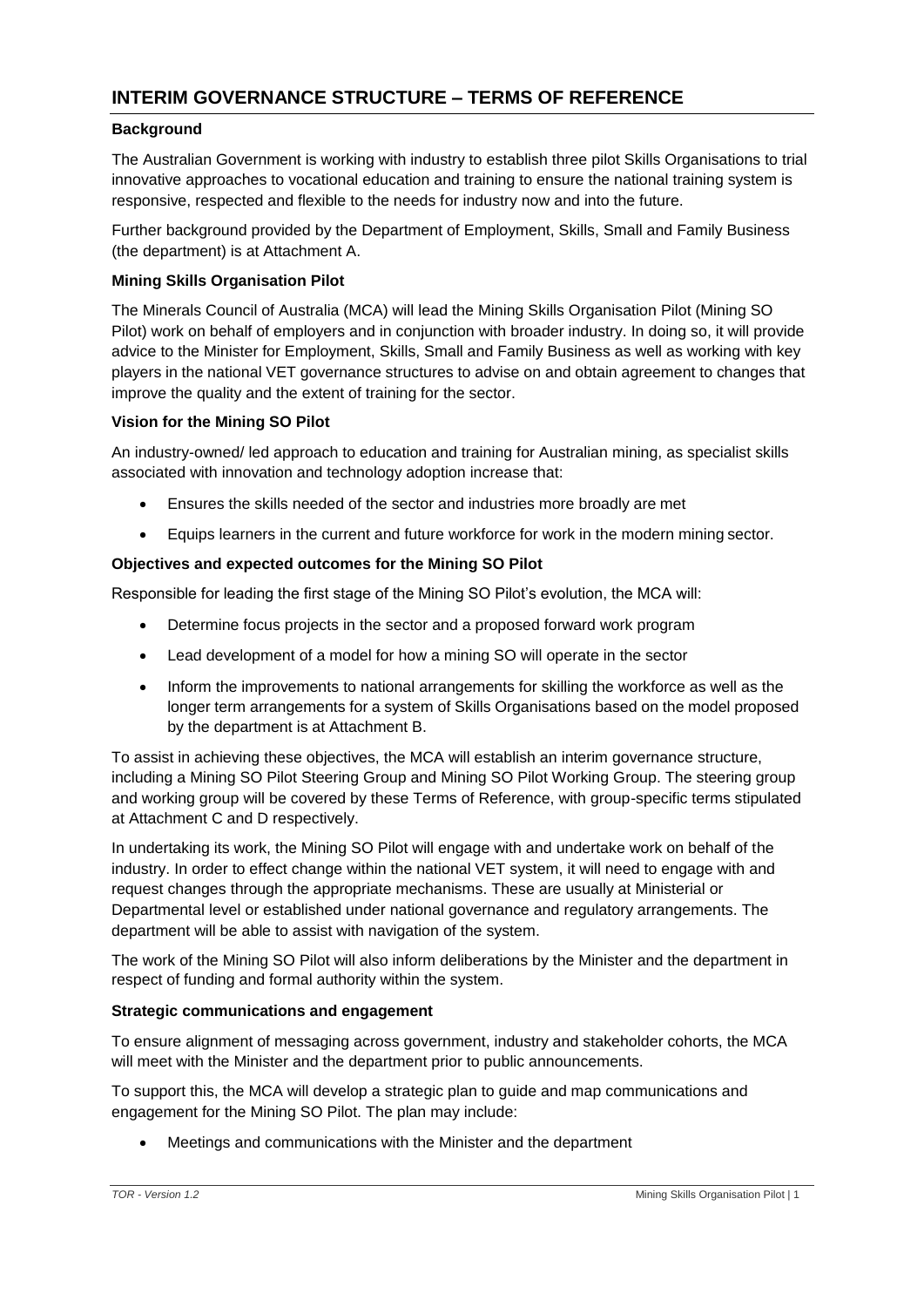- External communications and messaging
- Media, events and announcements.

#### *Stakeholders*

MCA has identified the following stakeholder cohorts in relation to the pilot:

- Industry: Member and non-member companies, state chambers/ divisions or specialist bodies, METS sector representatives, complementary industry representatives andlearners
- Education and training sector: Group Training Organisations, Private and Enterprise Registered Training Providers, TAFEs and higher education (dual sector) providers
- Government: Federal and state departments including Education, Skills and Employment (the funding body) and Industry, Innovation and Science
- Current structure entities: Skills Service Organisations, Australian Industry Skills Committee or Industry Reference Committees (metalliferous mining, extractive drilling, coal mining) and unions
- Other bodies: industry, peak or professional bodies, specialist providers, agencies or networks, community representatives or specialists and any other stakeholdersidentified.

# <span id="page-3-0"></span>**Roles and responsibilities for the Mining SO Pilot**

# *Department of Education, Skills and Employment (formerly the Department of Employment, Skills, Small and Family Business)*

The roles and responsibilities of the Department are to, amongst other things:

- Support the development and implementation of the Mining SO Pilot
- Facilitate final approval of the operational model and long-term governance arrangements of the Mining SO Pilot for the purposes of recognition and funding
- Facilitate final approval of the implementation plan and forward work program for the Mining SO Pilot for the purposes of funding
- Where appropriate and agreed, provide secretariat support to the working group, which may include meeting initial administrative costs such as for venues and teleconference facilities for the first stage of the Mining SO Pilot
- Provide appropriate funding and support for project and development work, including consideration of reasonable requests for research and consultancy work.

# *The Minerals Council of Australia*

The roles and responsibilities of the MCA are to:

- Lead and facilitate the Mining SO Pilot
- Establish the interim governance structure to further develop the Mining SO Pilot, through nomination of appropriately skilled resources in the sector
- Develop some short term projects that could be undertaken to improve the qualityand availability of training
- Develop a model for the longer term operation of the Skills Organisation in the sector and a proposed forward work program
- Provide advice, input and feedback to guide and inform the Government's consideration of national reforms and possible future arrangements for Skills Organisations in the longer term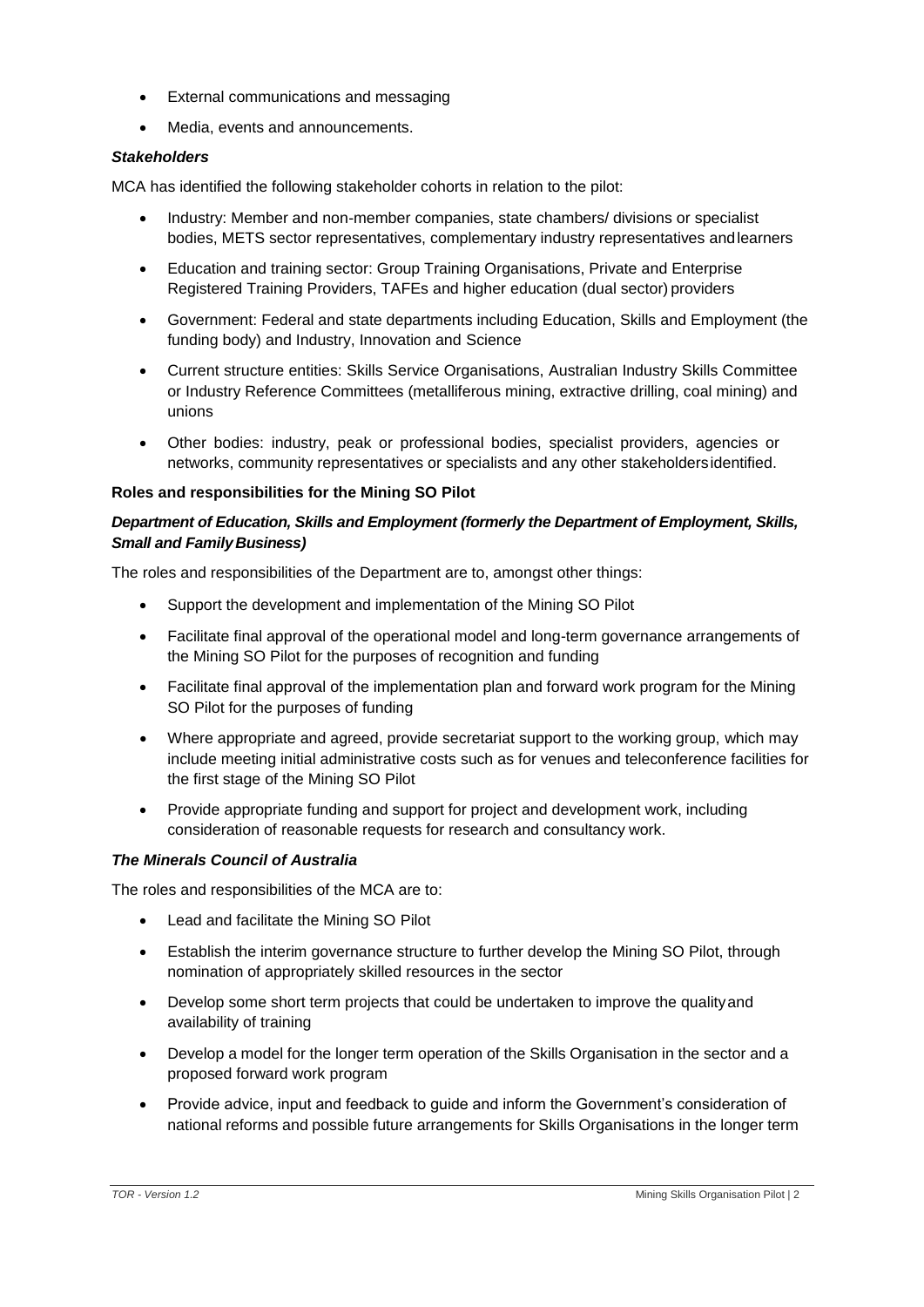- Develop consultation arrangements to ensure that the perspectives of other employers, broader industry and other keystakeholders in the sector are identified and considered.
- Develop and facilitate relationships with key VET stakeholders, including but not limited to, the Australian Industry and Skills Committee, the COAG Skills Council, industry reference committees etcetera
- Provide secretariat support to the steering group
- Provide appropriate funding and support for project and development work, including consideration of reasonable requests for research and consultancy work.

#### *The Mining Skills Organisation Pilot Steering Group*

The roles and responsibilities of the steering group are to provide strategic leadership, advice and direction of the pilot in accordance with these TOR and as stipulated at Attachment C.

#### *The Mining Skills Organisation Pilot Working Group*

The roles and responsibilities of the working group are to provide a stakeholder engagement mechanism through a 'hub and spoke' model and provide expert/ specialist input into the pilot in accordance with these TOR and as stipulated at Attachment D.

#### <span id="page-4-0"></span>**Model**

The Mining SO Pilot will be delivered through a hub and spoke model, whereby the SO will act as the central hub to coordinate and facilitate pilot activity. The steering group will provide the strategic leadership, advice and direction analogous to a board and the working group will be the key voice of stakeholders and the main vehicle for pilot activity.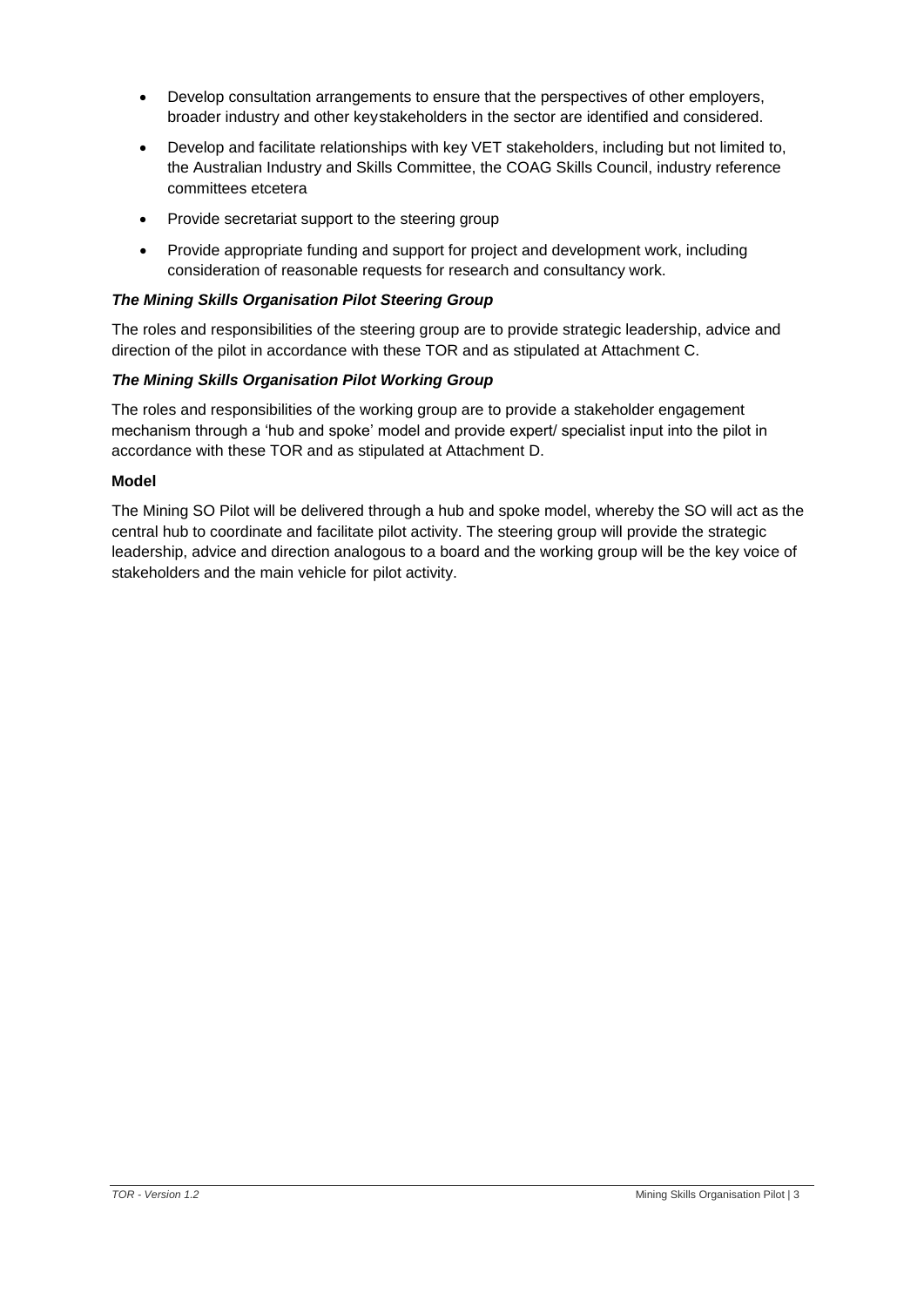# <span id="page-5-0"></span>**ATTACHMENT A: SKILLS ORGANISATION PILOTS BACKGROUND**

The Australian Government announced the establishment of two pilot Skills Organisations as part of the \$585.3 million 2019-20 Federal Budget's [Skills Package –](https://www.employment.gov.au/node/10312) Delivering Skills for Today and Tomorrow. The Skills Package lays the building blocks for reforms identified in the [Expert Review of](https://www.pmc.gov.au/resource-centre/domestic-policy/vet-review/strengthening-skills-expert-review-australias-vocational-education-and-training-system) [Australia's Vocational Education and Training System](https://www.pmc.gov.au/resource-centre/domestic-policy/vet-review/strengthening-skills-expert-review-australias-vocational-education-and-training-system) (the Joyce Review).

The Government's Skills Package will strengthen Australia's vocational education and training (VET) system to ensure that it remains responsive, respected and flexible, providing Australians with the skills they need to succeed in the modern workplace and providing business with the workers they need to grow a strong economy.

Against the backdrop of the Joyce Review, and a number of other reforms occurring in the VET sector, the Government committed \$41.7 million (as part of the Skills Package) to pilot two Skills Organisations. On 1 November 2019, the Government announced an additional investment to establish a third pilot Skills Organisation.

The Skills Organisation pilots, to be established by industry with the support of the Department of Education, Skills and Employment (formerly the Department of Employment, Skills, Small and Family Business), will target three key priority industries:

- Human services care (which mayencompass one or more of aged care, early childhood education and care and disability services)
- Digital technologies (with a focus on cyber security)
- Mining.

The Joyce Review proposed Skills Organisations be owned by industry and take a leadership role to support the VET system so that it better meets the needs of employers, the economy and learners.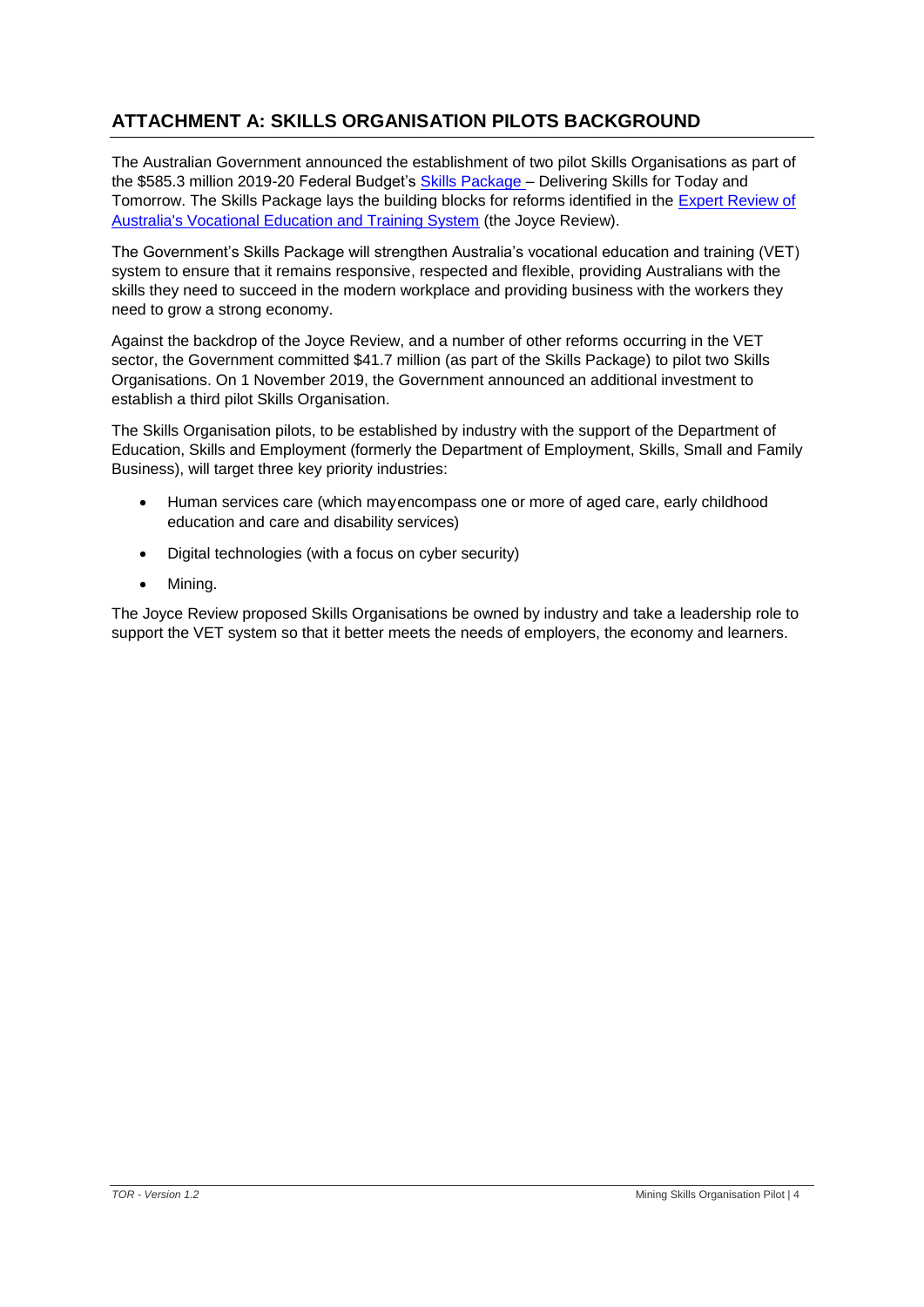# <span id="page-6-0"></span>**ATTACHMENT B: DETAILED DESIGN FOR SO PILOT**

The detailed design must include:

- Governance arrangements
- A forward work program of the focus projects the SO Pilot will perform
- An implementation plan.

The focus projects in the forward work program may include activities such as:

- Assess skills needs in sector and provide information to the National Skills Commission and States and Territories
- Take responsibility for training package development
- Promote the use of skill sets within training packages
- Develop a set of core competencies that are stable and transferrable across thesector
- Record benchmark hours and any required work placement hours in qualifications to ensure all provision, including to secondary school students, clearly meets the needs ofemployers
- Develop stronger relationships with registered training organisations (RTOs) toimprove delivery of VET qualifications and enhance outcomes, for example by:
	- Translating training materials into 'industry language'
	- Better aligning training and assessment with the expectations of employers
	- Facilitating work placements for learners
- Increase confidence in the quality of VET graduates, such as through:
	- Independent assessment
	- Capstone testing
	- External validation of RTO assessment
- Develop a methodology to identify high performing/preferred registered training organisations (RTOs) that are delivering quality outcomes for learners
- Strengthen the links between schools and industry, for example by:
	- Advising of suitable VET qualifications; endorsing RTOs for use by schools
	- Brokering relationships with employers to secure work placements and Australian School-Based Apprenticeships opportunities
	- Engaging with schools to improve the quality of careers advice
- Manage apprenticeship and traineeship support
- Consider ways to address issues in recruitment and retention in the sector, for exampleby:
	- Establishing sector work trials for potential workers with basic induction and a buddy system
	- Marketing the industry and its qualification pathways to prospective apprentices and students in order to meet workforce needs
	- Developing clear pathways to support workers into a career in mining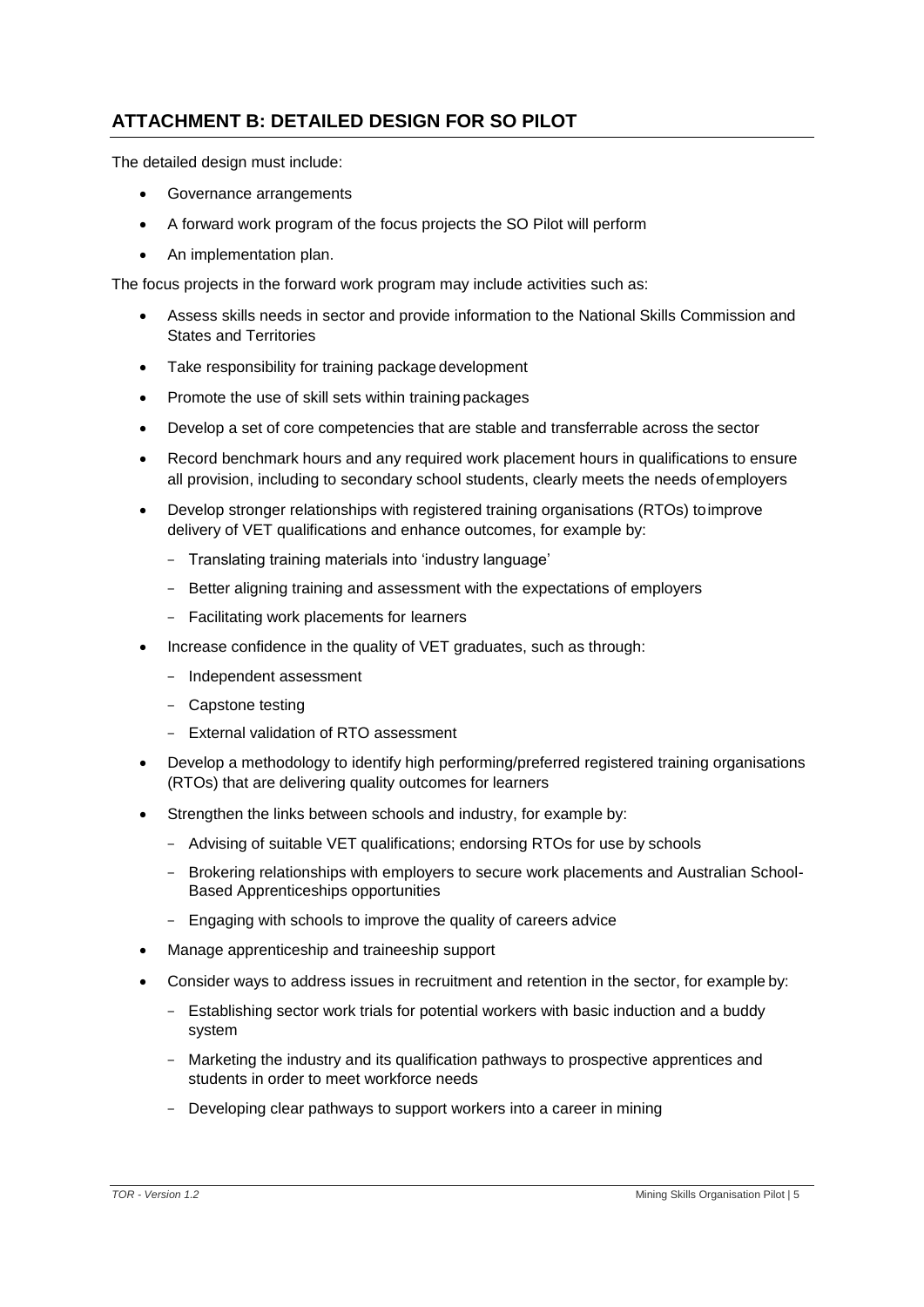- Improving post entry-level training to upskill the existing workforce to respond to the changing needs of the sector
- Better use of traineeships to provide learners with more practical experience in humancentred work
- Improving the public perception of the sector and promoting VET as a viable way to progress a meaningful career.
- Support development of micro-credentials and accredited courses in response to emerging skills needs.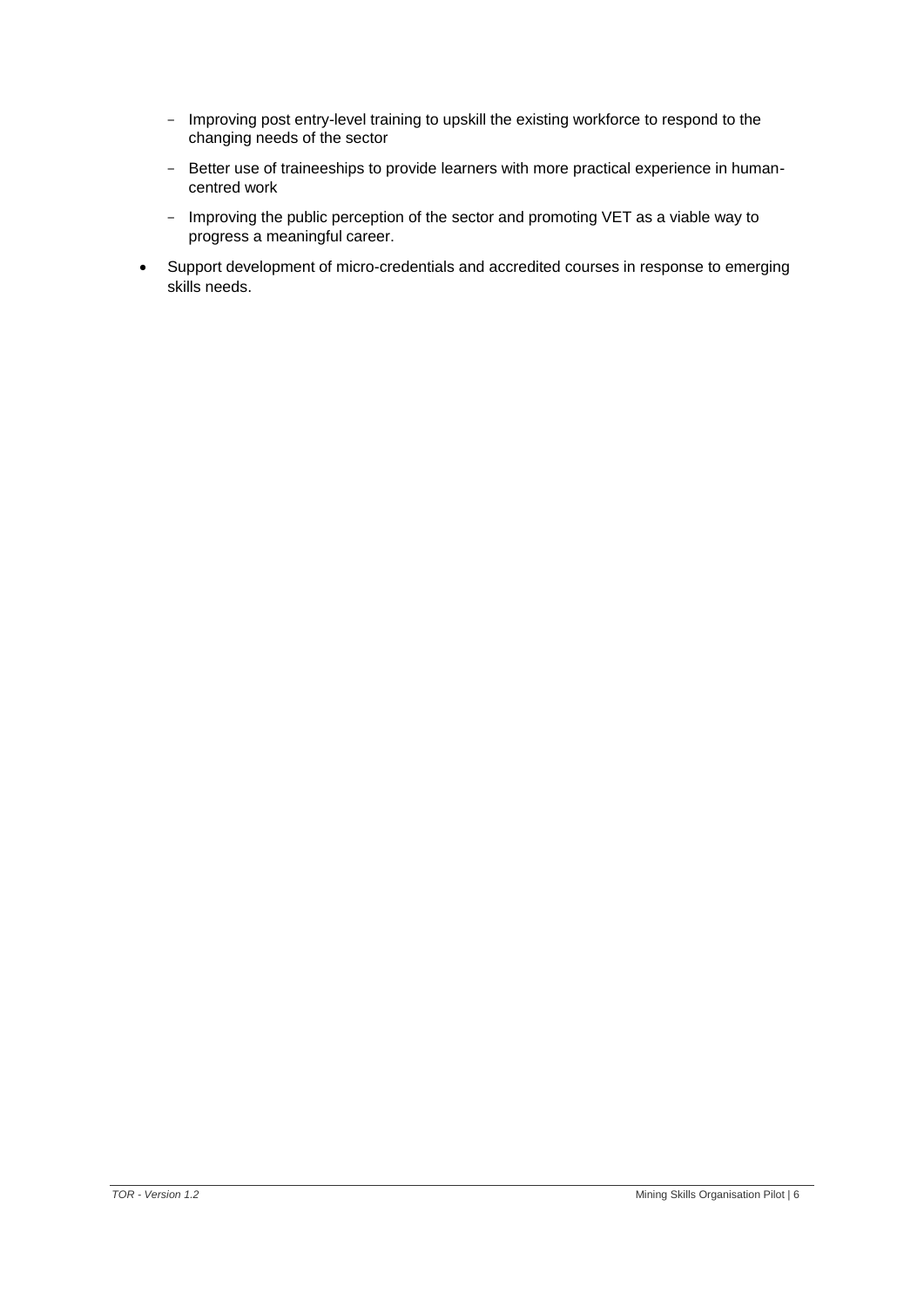# <span id="page-8-0"></span>**ATTACHMENT C: STEERING GROUP – SPECIFIC TERMS OF REFERENCE**

# **Purpose**

The Mining SO Pilot Steering Group will provide strategic leadership, advice and direction for the Mining Skills Organisation Pilot and Mining Skills Organisation Pilot Working Group.

#### **Functions**

To provide strategic leadership, advice and direction on the:

- Establishment and implementation of the pilot, including the governance model, design and structure of the Mining Skills Organisation
- Operation of the Mining Skills Organisation for the duration of the pilot
- Identification and/or development, implementation and maintenance of projects and initiatives that test the governance model and structure of the pilot across the skills pipeline
- Evaluation of the pilot against its stated objectives and perormance expectations.

#### **Membership**

Members are representative of industry and have been identified based on their capacity and capability to support the objectives and expected outcomes of the Pilot

Members of the steering group will undertake the functions as outlined above and will be comprised of six industry representatives as follows:

- Tania Constable (interim Chair) PSM Chief Executive Officer, Minerals Council of Australia
- Chris Salisbury (interim vice-Chair) CEO, Rio Tinto Iron Ore
- Christine Gibbs Stewart CEO, Austmine Limited
- Warwick Jones Head of HR, Anglo American
- Greg Graham CEO WesTrac
- Andrea Maxey Vice President Corporate Affairs

The Steering Group will also have advising observers as follows:

- Mary McDonald First Assistant Secretary VET Quality and Policy Division, Department of Education, Skills and Employment
- The Hon Ian Macfarlane Chief Executive, Queensland Resources Council
- Craig Robertson CEO, TAFE Directors Australia
- Gavin Lind (Chair of the Mining Skills Organisation Pilot Working Group) General Manager, Safety, Workforce and Innovation, MCA.

The MCA will provide secretariat support. Advising observers are invited to participate in discussions but do not have voting rights on decisions. Their advice and perspective can be leveraged by the Steering Group to inform their decisions on matters under consideration.

As required and with the Chair's approval, other experts may be invited to attend and speak to specific agenda items at steering group meetings – for example, presentation of outcomes on a specific program/ initiative or provision of information relevant to discussions. This may include specialists and representatives from across identified stakeholder cohorts and communities.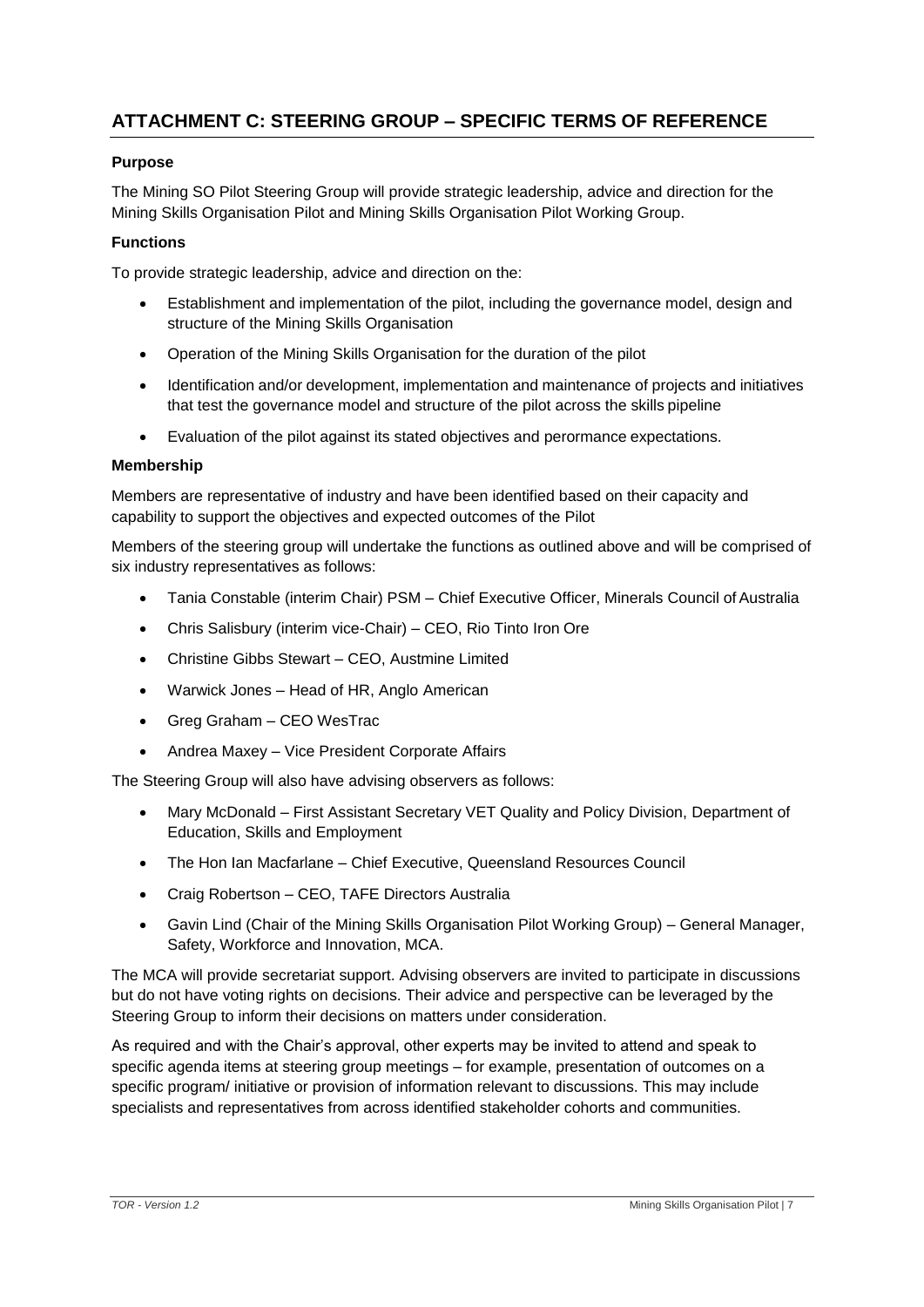#### **Roles and Responsibilities**

The roles and responsibilities of the Chair are to:

- Chair meetings in accordance with meeting protocols
- Speak on behalf of the steering group
- Report to the Minister for Employment, Skills, Small and Family Business and the department

The roles responsibilities of the vice-Chair are to:

- Support the Chair
- Report to the MCA Board
- Chair meetings when Chair is absent in accordance with meeting protocols.

The roles and responsibilities of all members of the steering group are to:

- Provide strategic advice on matters related to the establishment, implementation operation and evaluation of the pilot
- Oversee pilot-related communications and leveraging relationships and reputation to maximise industry engagement in the pilot and confidence in vocational education and training
- Provide industry with guidance and authority to support the training products created or amended through the pilot
- Identify opportunities to draw on existing initiatives and programs across the training pipeline
- Confirm quality assurance and sign-off on training products created or amended through the pilot
- Contribute to/endorsing final report on the pilot, including learnings and recommendations for ongoing operation of a mining skills organisation.

#### **Conduct, competition, confidentiality and conflict**

The Chair and members of the steering group, in fulfilling their roles and responsibilities are expected to:

- Declare any real, potential or perceived conflicts of interest prior to appointment and during membership of the steering group, if and as conflicts arise<sup>[1](#page-9-0)</sup>
- Ensure the appropriate and proper use of information obtained through membership of the steering group, including confidential information
- Provide an inclusive environment by acting honestly, fairly and with respect and proper regard for the rights, obligations, diverse views and capacities of all members.
- Manage issues in a consistent and effective manner
- Contribute to quorum decision-making.

#### *Competition policy*

Members of the steering group are required to adhere to MCA Competition Law and Compliance Protocol as approved by the MCA Board and set out at Attachment E.

<span id="page-9-0"></span><sup>1</sup> An example of such an interest may be that the member or the organisation they work for has an interest in a registered training provider that delivers qualifications included in the relevant training package.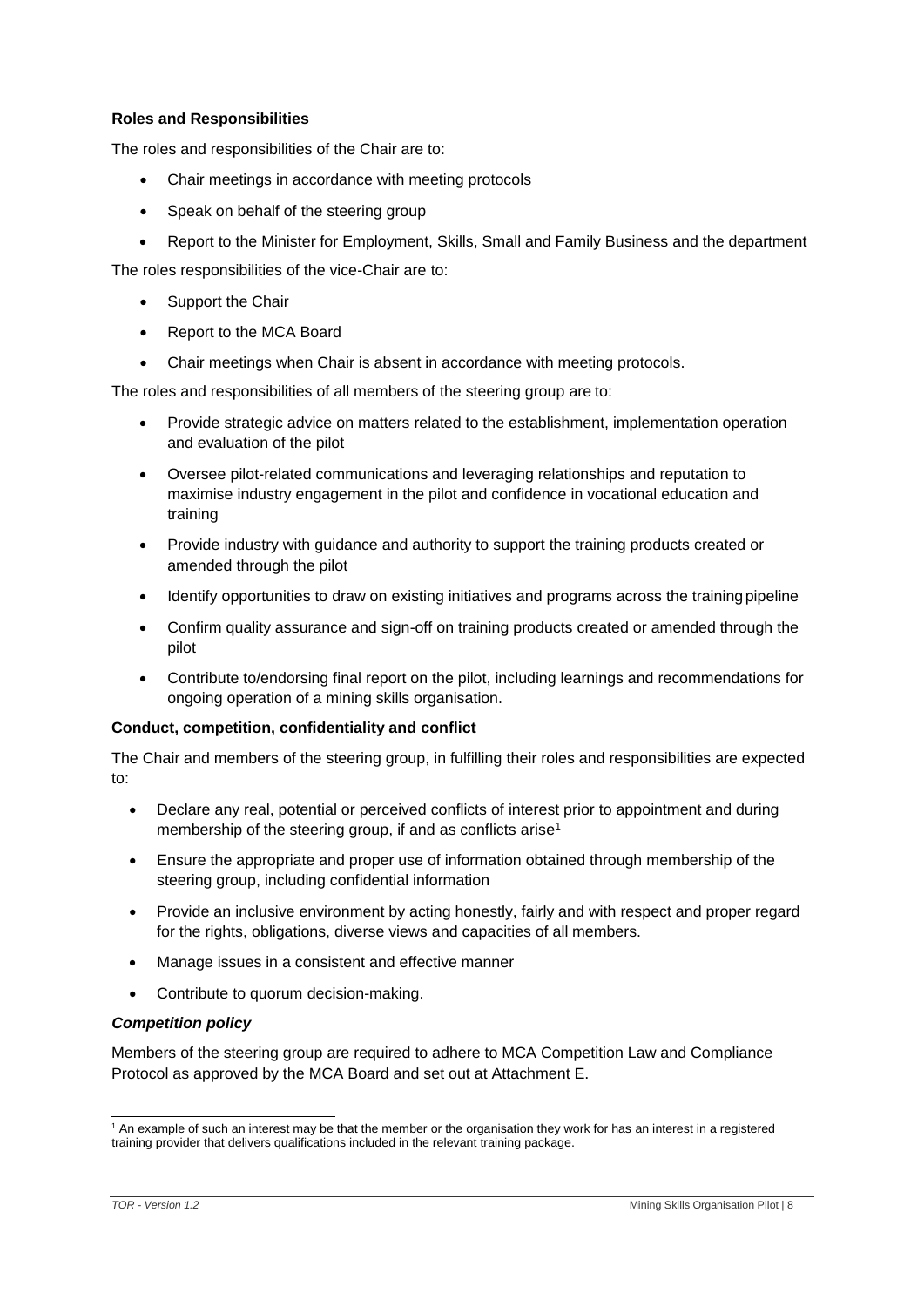# *Confidentiality*

All newly created information or materials generated by the steering group is for the purpose of progressing pilot objectives and should not be disclosed or provided to other parties outside the intended/ agreed parameters without the express permission of the Chair/ the MCA.

Members of the steering group (other than those members who are APS or MCA employees) are required to complete and provide to the MCA a confidentiality Deed Poll, in the form set out at Attachment E.

# *Conflict of interest*

Members of the steering group (other than those members who are APS or MCA employees) are required to complete and provide to the MCA a conflict of interest declaration, in the form set out at Attachment E.

The steering group must establish (in consultation with the MCA) an ongoing process for the disclosure and management of Conflicts of Interest, with all interests that may lead to an actual or perceived conflict, to be declared and recorded in a Register of Interests.

A steering group member who has a direct or indirect conflict of interest in a matter being considered or about to be considered must disclose the conflict of interest immediately. Steering group members are expected to declare any new conflicts of interest that may have arisen at the beginning of each meeting.

A disclosure of a conflict of interest (pecuniary or otherwise) shall also be recorded in the minutes and the member shall not, unless otherwise determined by the Chair, be present during any discussion with respect to that matter or contribute to or influence any advice the working group may provide on that matter.

# **Authority and decision making**

The steering group is authorised by the MCA and the department to deliver in line with these terms of reference and contribute to pilot objectives and outcomes.

The steering group does not have the delegated authority to make independent decisions on behalf of the Mining SO Pilot, the MCA or the department.

Wherever possible members of the steering group will seek to make decisions and recommendations based on consensus. Where this is not possible then the Chair of the meeting will ask for members to vote using a show of hands, provided that nothing in the way of business proposed is contrary to the objectives of the working group.

In the event of a formal vote the Chair will clarify what members are being asked to vote on – the 'motion'. Subject to there being a quorum, a simple majority of members present will prevail. A quorum constitutes 50 per cent plus one steering group members. In the event of a tied vote, the Chair will have a second and-or deciding vote.

# **Meeting arrangements**

The steering group will hold quarterly face to face meetings. Outcomes focused work and activity will be undertaken as required and achieved through steering group member action, delegations, ad hoc meetings, out of session activity and/or teleconferences as required.

If a steering group member fails to attend three consecutive meetings, without the approval of the Chair, the working group may apply to the steering group to terminate that individual's membership and to have a new member appointed.

A member may resign their position on the steering group by advising the Chair in writing.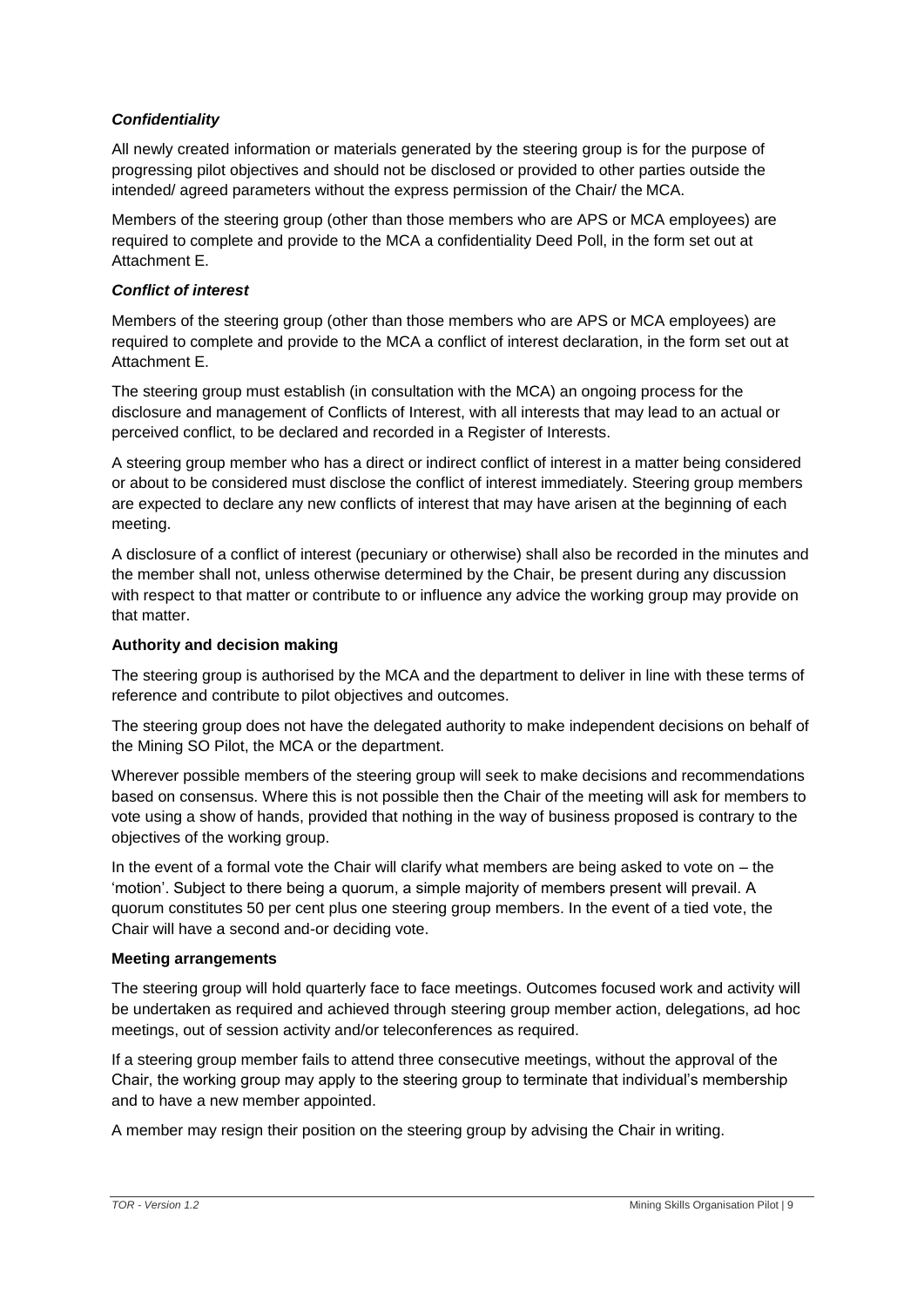# **Agenda, minutes and reporting**

For steering group meetings, the secretariat will:

- Aim to circulate an agenda and supporting papers at least three business days prior to each meeting
- Document all meeting outcomes
- Circulate the outcomes to relevant parties within two weeks of each meeting.

A written record of all discussion at meetings of the steering group, and of decisions made, will be prepared and maintained by the MCA as Secretariat for the steering group.

#### **Operational arrangements**

Participation on the steering group is voluntary and represents a part of industry's 'in-kind contribution' to the operation of a robust VET system that underpins skilled and productive workforces. This will be recorded as part of industry investment in the Mining SO Pilot.

Members of the steering group are to notify the chair and Secretariat in advance if they will be unable to attend a meeting.

Where members are unable to attend a meeting of the steering group, a suitable proxy appointed by the member may attend meetings on their behalf. Delegated authority for decision making would reside in the proxy member.

Costs associated with facilitating steering group meetings will be borne by the Mining Skills Organisation. This may include the provision of reasonable travel and accommodation costs to support attendance at the meetings.

#### **Review**

The role of the steering group and its ongoing functions will be subject to active consideration and review by steering group members, the MCA and the working group (if required) for the duration of the pilot.

Active consideration and review ensures identification of the ideal purpose, function and responsibility of the steering group for the longer-term, ongoing, sustainable operation of a mining skills organisation. Adjustments, agreed by the MCA, the department and the steering group will be reflected in updated terms of reference.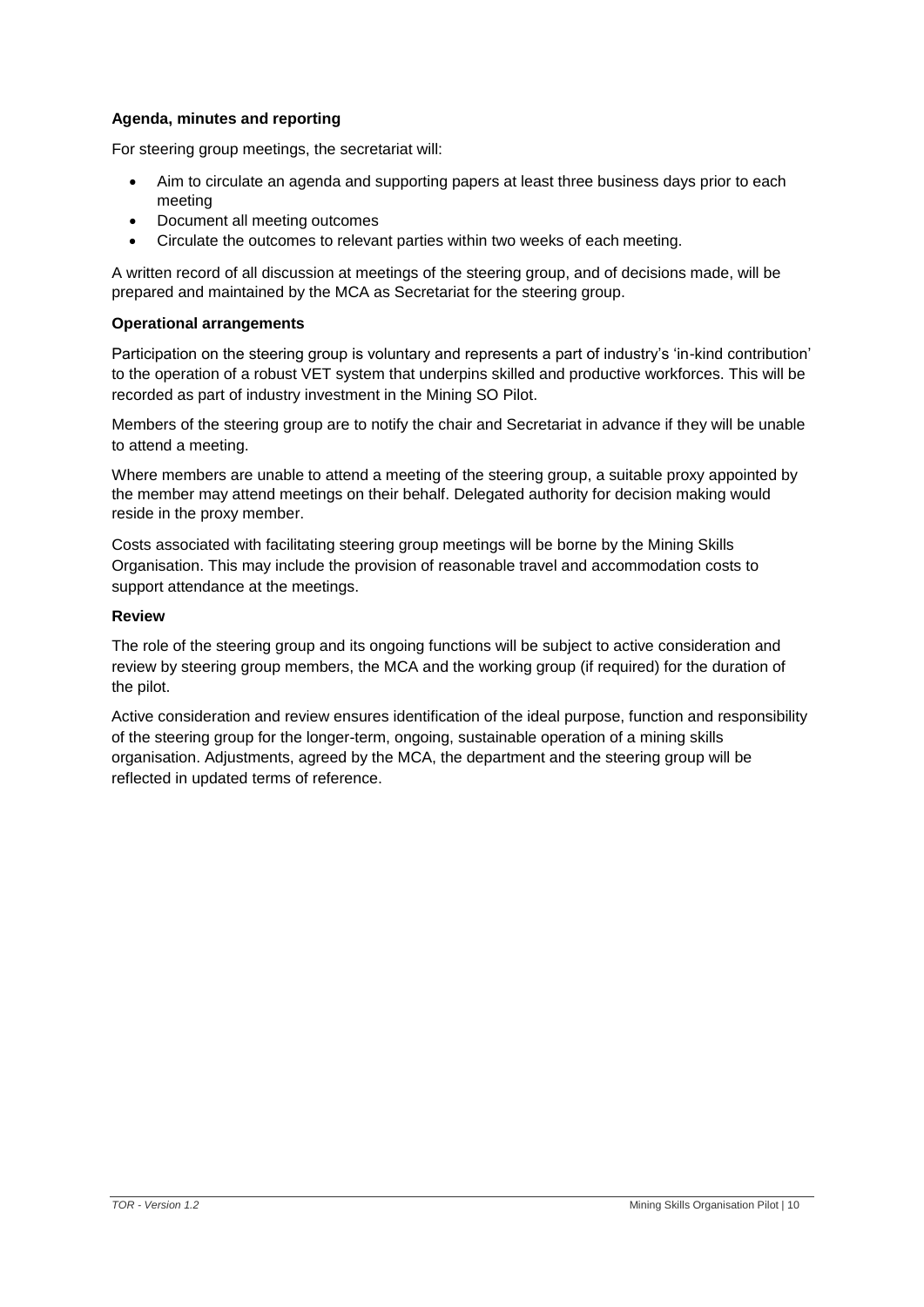# <span id="page-12-0"></span>**ATTACHMENT D: WORKING GROUP – SPECIFIC TERMS OF REFERENCE**

# **Purpose**

The Mining Skills Organisation Pilot Working Group will provide the stakeholder engagement mechanism and expert, specialist input for the ongoing operation of the pilot.

#### **Functions**

To provide the stakeholder engagement mechanism for the Mining SO Pilot and provide expert/ specialist input through a 'hub and spoke' model on the:

- Establishment and implementation of the pilot, including the governance model, design and structure of the mining skills organisation
- Operation of the Mining Skills Organisation for the duration of the pilot
- Identification and/or development, implementation and maintenance of projects and initiatives that test the governance model and structure of the pilot across the skills pipeline
- Evaluation of the pilot against its stated objectives and perormance expectations.

#### **Membership**

Members of the working group will undertake the functions as outlined above. The working group will be comprised of 12 representatives from the following identified stakeholder groups:

- Six industry: MCA member and non-member company representatives state chambers/ divisions or specialist bodies, METS sector representatives, complementary industry representatives and learners
- Two Education and training providers: Group Training Organisations, Enterprise Registered Training Providers, TAFEs and higher education providers (in particular dual sector)
- Two current structure entities: Skills Service Organisations, Australian Industry Skills Committee or Industry Reference Committees and unions
- Two other: industry, peak or professional bodies, other specialist providers, agencies or networks, including MCA associate members and non-MCA member.

The MCA will Chair the working group and where appropriate and agreed secretariat support will be provided by the Department of Employment, Skills, Small and Family Business.

As required and with the Chair's approval, other experts may be invited to attend and speak to specific agenda items at working group meetings – for example, presentation of outcomes on a specific program/ initiative or provision of information relevant to discussions. This may include specialists and representatives from across identified stakeholder cohorts and communities.

#### **Responsibilities**

The responsibilities of the Chair are to:

- Chair the meeting in accordance with meeting protocols
- Report to the steering group and the Mining Skills Organisation
- Code of conduct at the meetings.

The responsibilities of the Chair and the working group are to:

 Provide stakeholder voice and perspective on matters related to theestablishment, implementation operation and evaluation of the pilot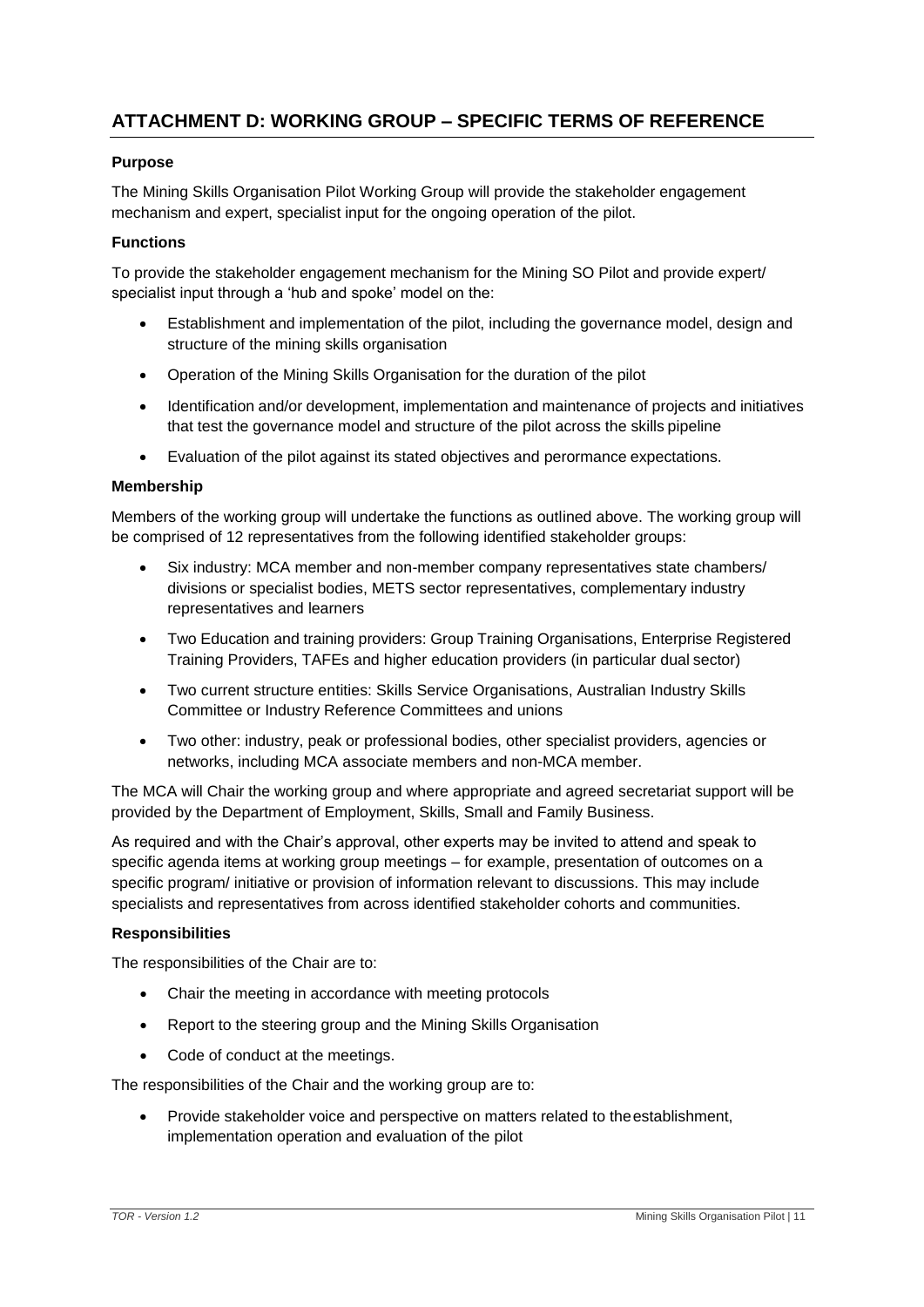- Share pilot-related communications within own company/organisation and networks, connecting interested and appropriate stakeholders and feeding back relevant intelligence to the working group, steering group and Mining Skills Organisation
- Identify opportunities to draw on existing initiatives and programs across the training pipeline
- Oversee the development, review and amendment of training packages/ products in accordance with the requirements of the Mining Skills Organisation and the existing training development system
- Promote the Mining SO Pilot and the use of vocational education and training in the stakeholder cohorts they represent
- Conduct research and other work required to achieve the objectives and expected outcomes of the Mining SO Pilot.
- Contribute to the final report on the pilot, including learnings and recommendations for ongoing operation of a mining skills organisation

#### **Conduct, confidentiality, conflict and competition**

The Chair and members of the working group, in fulfilling their roles are expected to:

- Declare any real, potential or perceived conflicts of interest prior to appointment and during membership of the working group, if and as conflicts arise<sup>[2](#page-13-0)</sup>
- Ensure the appropriate and proper use of information obtained through membership of the working group, including confidential information
- Provide an inclusive environment by acting honestly, fairly and with respect and proper regard for the rights, obligations, diverse views and capacities of all members.
- Manage issues in a consistent and effective manner
- Contribute to quorum decision-making.

#### *Competition policy*

All working group members are required to adhere to MCA Competition Law and Compliance Protocol as approved by the MCA Board and set out at Attachment E.

#### *Confidentiality*

All newly created information or materials generated by the working group is for the purpose of progressing pilot objectives and should not be disclosed or provided to other parties outside the intended/ agreed parameters without the express permission of the Chair.

Members of the working group (other than those members who are APS employees) are required to complete and provide to the MCA a Confidentiality Deed Poll, in the form set out at Attachment F1**.**

#### *Conflict of interest*

Members of the working group (other than those members who are APS employees) are required to complete and provide to the MCA a conflict of interest declaration, in the form set out at Attachment F2**.**

The working group must establish (in consultation with the steering group an ongoing process for the disclosure and management of Conflicts of Interest, with all interests that may lead to an actual or perceived conflict, to be declared and recorded in a Register of Interests.

<span id="page-13-0"></span> $\frac{2}{3}$  An example of such an interest may be that the member or the organisation they work for has an interest in a registered training provider that delivers qualifications included in the relevant training package.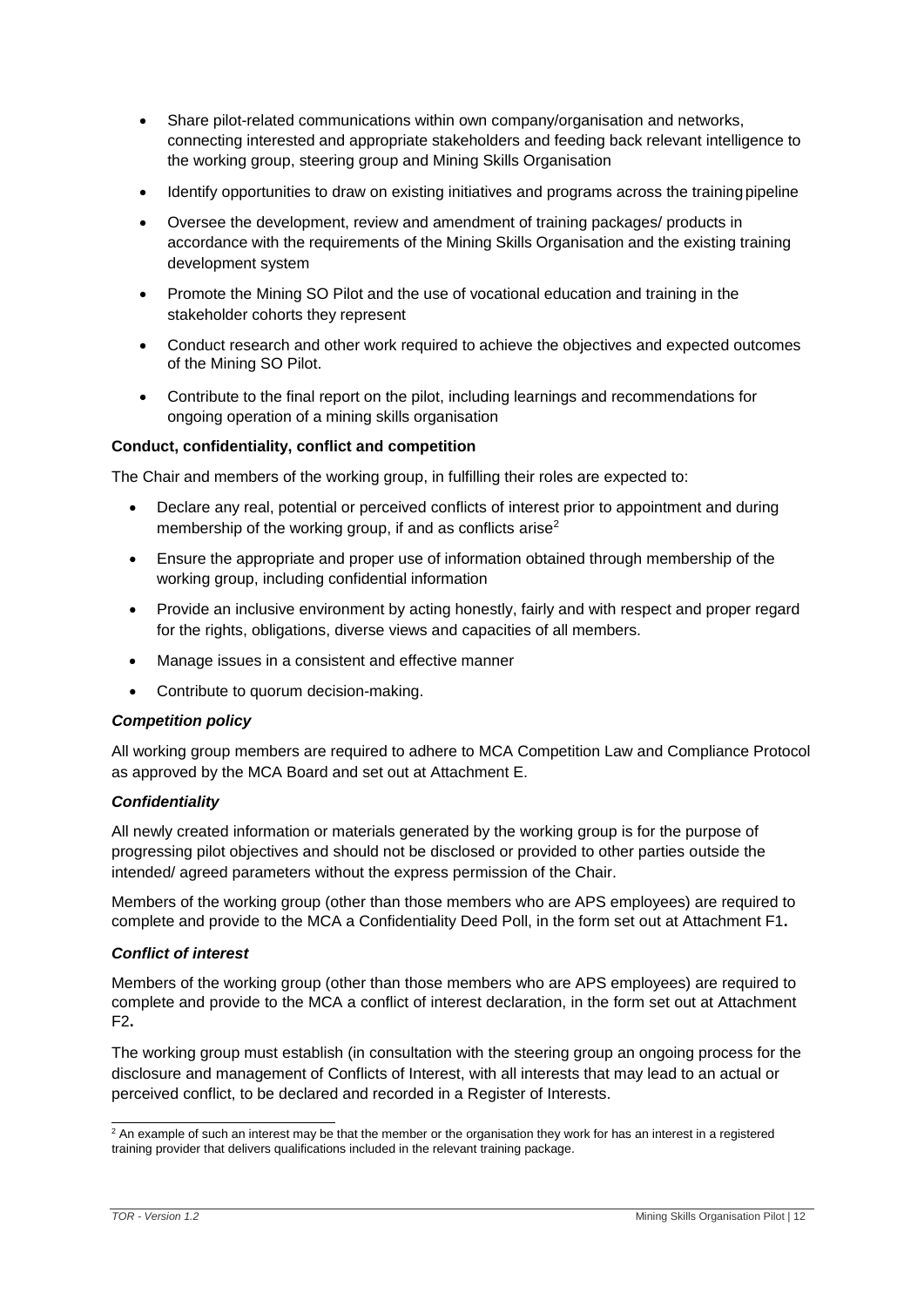A working group member who has a direct or indirect conflict of interest in a matter being considered or about to be considered must disclose the conflict of interest immediately. Working group members are expected to declare any new conflicts of interest that may have arisen at the beginning of each meeting.

A disclosure of a conflict of interest (pecuniary or otherwise) shall also be recorded in the minutes and the member shall not, unless otherwise determined by the Chair, be present during any discussion with respect to that matter or contribute to or influence any advice the working group may provide on that matter.

# **Authority and decision making**

The working group is authorised by the Mining SO Pilot and the steering group to deliver in line with these terms of reference and contribute to pilot objectives and outcomes.

The working group does not have the delegated authority to make independent decisions on behalf of the Mining SO Pilot, the steering group or the department.

Wherever possible members of the working group will seek to make decisions and recommendations based on consensus. Where this is not possible then the Chair of the meeting will ask for members to vote using a show of hands, provided that nothing in the way of business proposed is contrary to the objectives of the working group.

In the event of a formal vote the Chair will clarify what members are being asked to vote on – the 'motion'. Subject to there being a quorum, a simple majority of members present will prevail. A quorum constitutes 50 per cent plus one working group members. In the event of a tied vote, the Chair may have a second and-or deciding vote.

#### **Meeting arrangements**

The working group will meet on a bi-monthly basis face to face either in-person or via videoconference. Outcomes focused work and activity will be undertaken as required and achieved through delegations, ad hoc meetings and out of session activity as required.

In setting bi-monthly and ad-hoc meetings, the Chair will take into consideration minimising operational costs, it is expected that the working group will utilise options including teleconference, videoconference or other electronic format where appropriate.

If a member fails to attend three consecutive meetings, without the approval of the Chair, the working group may apply to the steering group to terminate that individual's membership and to have a new member appointed.

A member may resign their position on the working group by notifying the Chair in writing.

# **Agenda, minutes and reporting**

Following the foundational working group meeting, a call for agenda items may be circulated prior to the meeting. The agenda, as agreed/approved by the Chair will be distributed at least three business days prior to the meeting and will include any papers and supporting documentation.

Meeting minutes will be prepared by the secretariat and approved by the Chair prior to distribution to members for feedback. All minutes shall be distributed to the Chair and members within two weeks of the meeting. At the following meeting, members may resolve to accept the minutes as a true and accurate record or accept with amendments.

Minutes will include clear, trackable actions with assigned timeframes and responsibility as agreed during meetings.

The working group will report to the steering group through the Chair. Reports will be prepared in the agreed format and include summary of activity, advice and recommendations. The secretariat will provide administrative support to the Chair as required.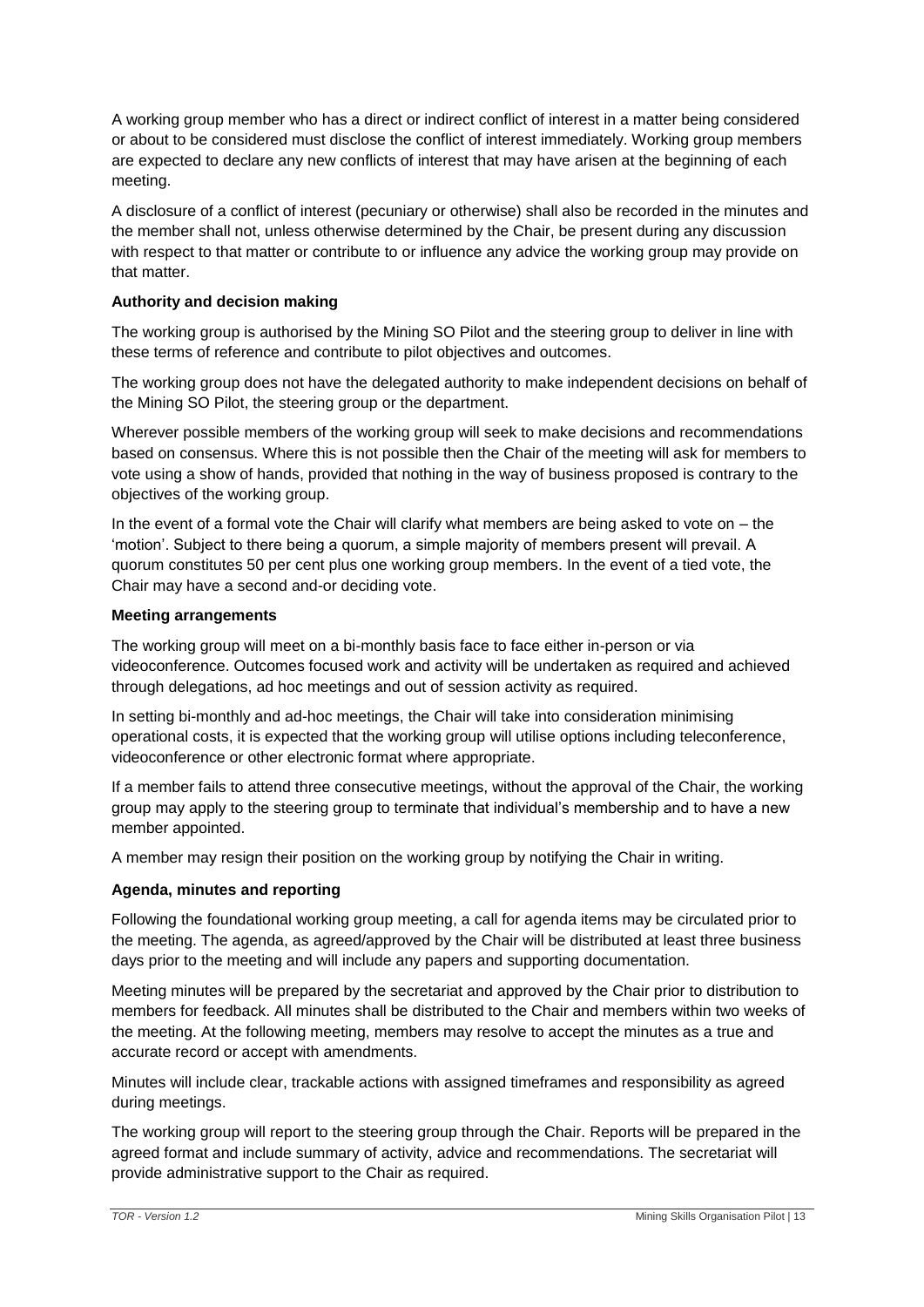# **Operational arrangements**

Participation on the working group is voluntary and represents a part of industry's 'in-kind contribution' to the operation of a robust VET system that underpins skilled and productive workforces. This will be recorded as part of industry investment in the Mining SO Pilot.

Costs associated with facilitating working group meetings will be borne by the Mining SO Pilot. This may include the provision of reasonable travel and accommodation costs to support working group member attendance at the meetings.

#### **Review**

The role of the working group and its ongoing functions will be subject to active consideration and review by working group members, the MCA and the steering group for the duration of the pilot.

Active consideration and review ensures identification of the ideal purpose, function and responsibility of the working group for the longer-term, ongoing, sustainable operation of a mining skills organisation. Adjustments will be reflected in updated terms of reference.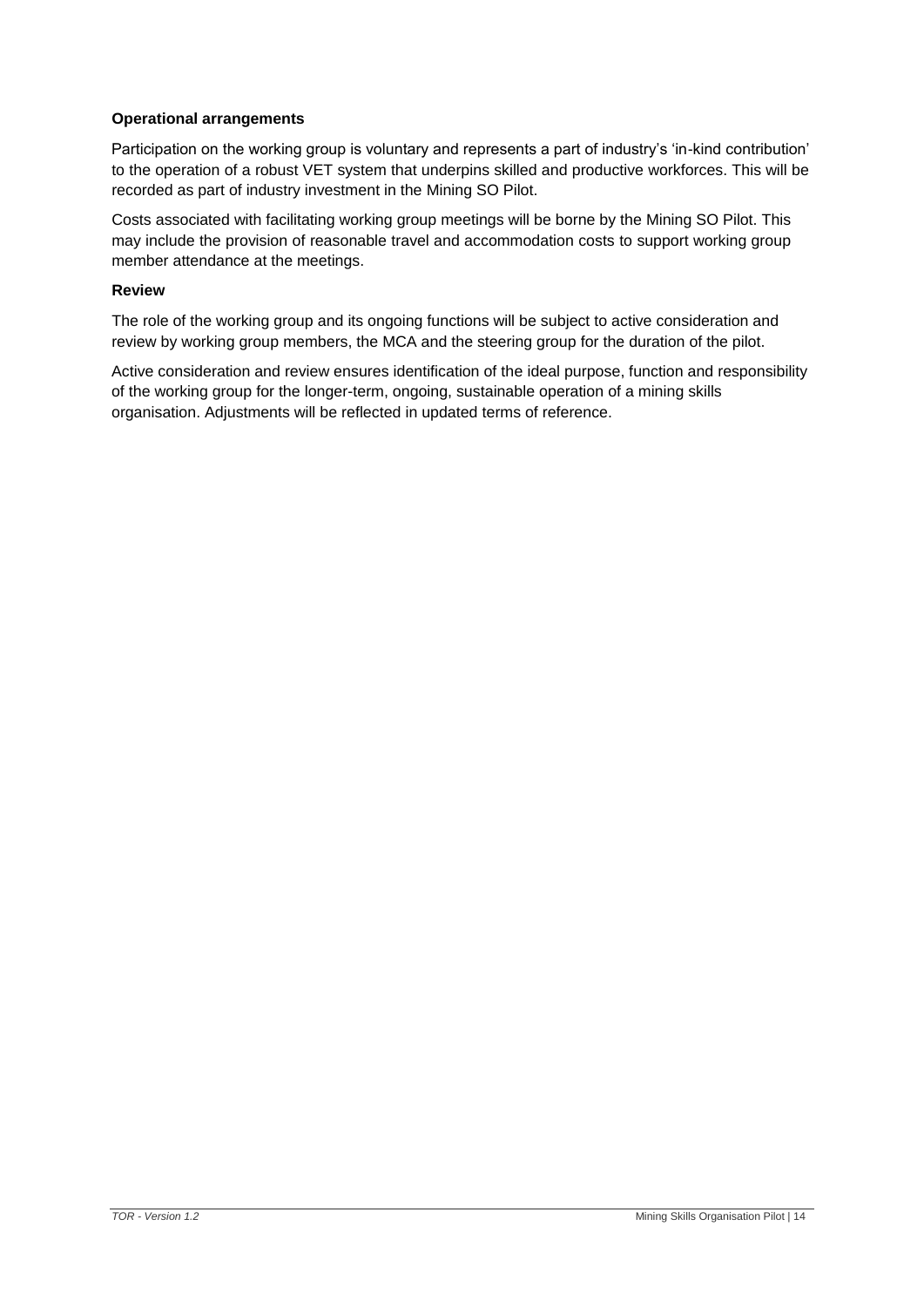# <span id="page-16-0"></span>**ATTACHMENT E – MCA COMPETITION LAW COMPLIANCE PROTOCOL**

The MCA is committed to compliance with competition laws, both in Australia and abroad. Australia's competition legislation (the *Competition and Consumer Act 2010* (CCA)) has significant civil and criminal penalties for anti-competitive conduct. Similar sanctions exist under competition laws in most of Australia's major trading partners.

This protocol is focused on ensuring there is no risk of collusion between MCA members through their involvement in the MCA's activities. It does not purport to address all forms of anti-competitive conduct, or address compliance with all aspects of Australian or foreign competition law.

### **Competition laws**

The key risks for members under the CCA are the prohibitions on:

- Cartel conduct
- Agreements or concerted practices that have the purpose, or are likely to have the effect of substantially lessening competition.

It is illegal for competitors to make or give effect to any agreement to fix or control prices or limit the extent to which they will buy or sell goods or services in competition with each other.

A 'concerted practice' includes practices that substitute co-operation in the place of the uncertainty of competition (for example, exchanging or communicating commercially sensitive information, even if no agreement is reached).

Competitors can work together, through their membership of industry bodies, to discuss policy and regulatory issues, provided they recognise that these communications also provide opportunities to reach agreements that could affect competition. Members must take care to guard against this risk by following the protocols below.

#### **Matters that cannot be discussed at MCA meetings or activities**

Members must not discuss, or reach any form of agreement, relating to:

- Prices (including discounts, allowances, rebates, credits or terms of trade) or methods by which prices will be determined (e.g., by reference to historic or benchmark prices)
- Individual profit levels, inventory or capacity to supply
- Any limits on volumes to be sold, offered for sale or acquired
- Whether to bid for tenders or the terms of any bid
- Dealing (or not dealing) with specific customers or types of customer, or specific suppliers or types of suppliers
- Dividing or allocating markets (including types of customers or geographic areas).

Members must not exchange or disclose confidential or commercially sensitive information. This includes information regarding pricing, future plans or strategies, or any other competitively sensitive information that is not already publicly available.

#### **Conduct of meetings**

An agenda will be circulated prior to meetings to identify topics to be discussed.

Each meeting will commence with an acknowledgement that MCA members may be competitors and are committed to ensuring compliance with competition laws.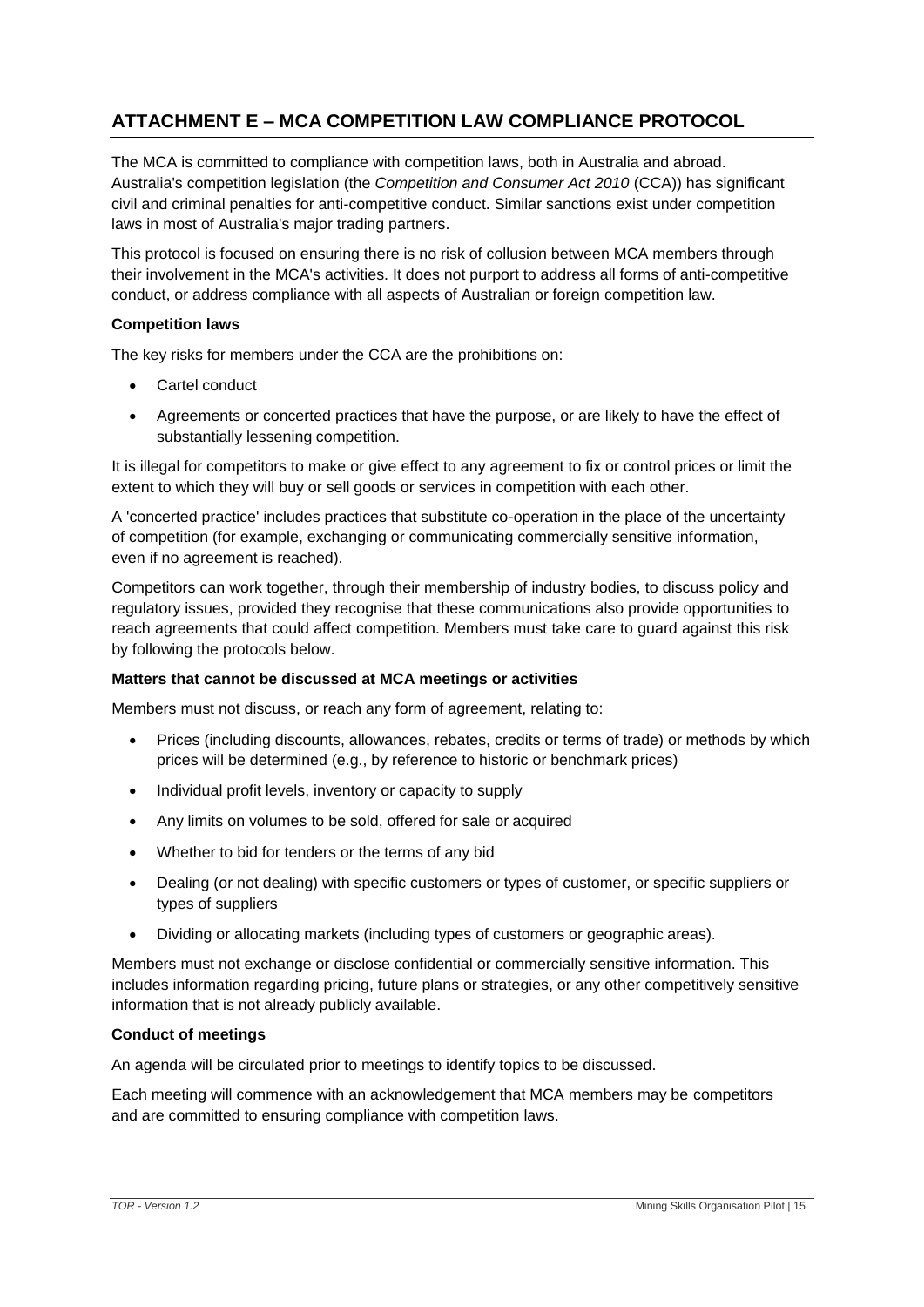Any discussion of matters (including any matters not set out in the agenda) will comply with these guidelines.

If any member has concerns about a topic of discussion:

- The member should immediately raise the concern and discussion of the topic should cease
- The MCA should seek legal advice before discussion of the topic continues
- These matters should be recorded in the minutes.

#### **After the meeting**

Minutes will be kept to ensure there is a record of the topics discussed, whether attendees left the meeting, and any commitments given to obtain legal advice before continuing with particular discussions.

#### **Discussions outside the agenda**

Attendees must not engage in impromptu or 'side' discussions, whether they occur before, after or during meetings, involving topics which risk contravening competition laws.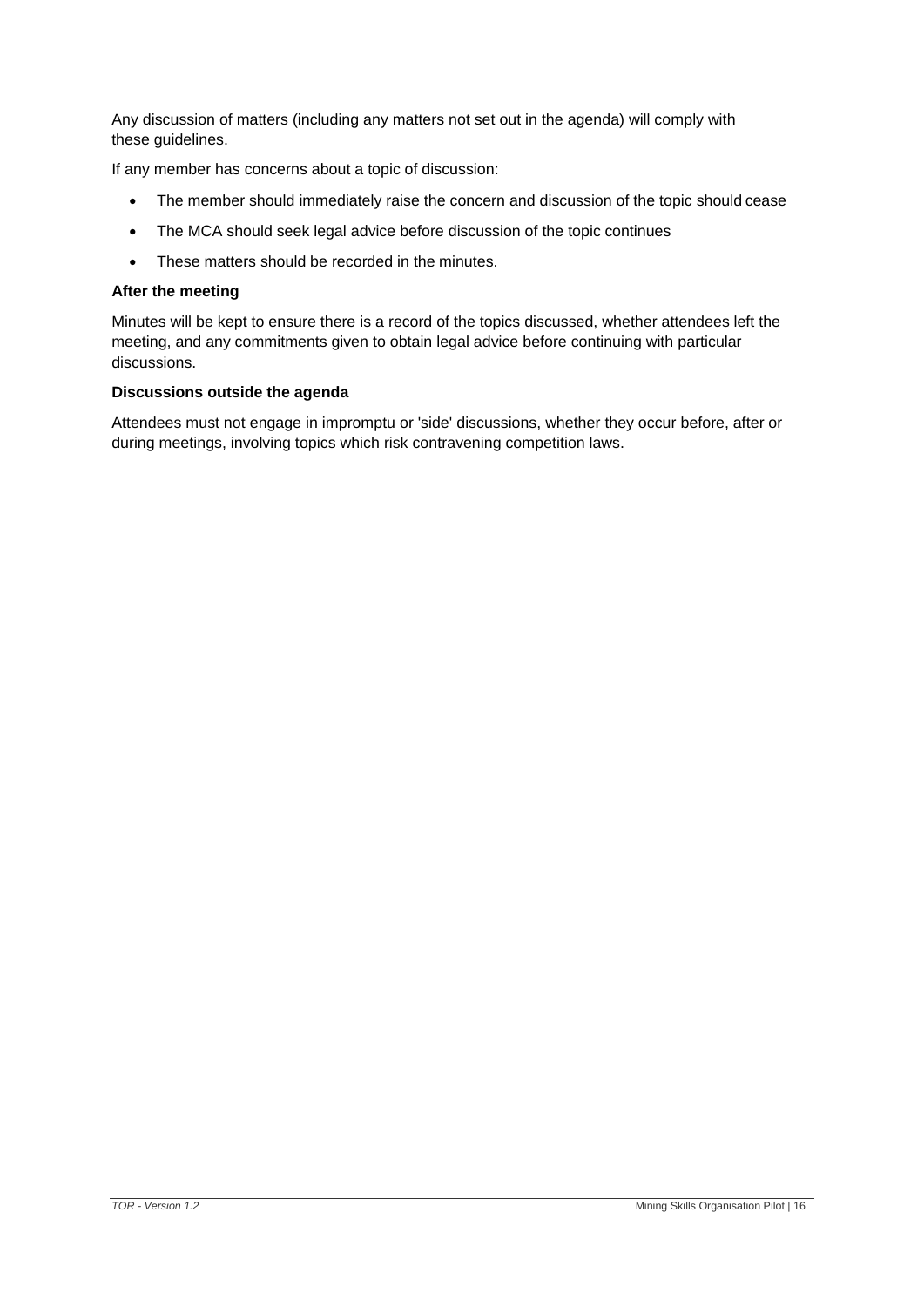# <span id="page-18-0"></span>**ATTACHMENT F1 – CONFIDENTIALITY DEED POLL TEMPLATE**

#### **Confidentiality Deed Poll**

This Deed Poll is made on [**Insert date**] by:

[**Insert name of Confidant**] of [**Insert address**] (**Confidant**) in favour of the Commonwealth of Australia as represented by the Department of Education, Skills and Employment ABN 54 201 218 474 of 10/14 Mort Street, Canberra ACT 2601 (**Department**).

# **RECITALS:**

- (A) The Department has committed to undertaking the establishment of a Pilot Skills Organisation in respect of the mining sector.
- (B) In seeking further industry input and consultation on the development of the Skills Organisation Pilot, the Department has established a steering group comprising of different representatives across the mining sector (**Steering Group**). [The Steering Group has established a working group to assist in the conduct of research and other work required to achieve the expected outcomes of the Steering Group (**Working Group**)].
- (C) The Confidant is a member of the [**Steering Group / Working Group**]. In the course of performing their role as a member of the [**Steering Group / Working Group**], the Confidant may become aware of or have access to Confidential Information.
- (D) The Confidant agrees to take all necessary steps to ensure that the Confidential Information is kept confidential, and is used only for the Permitted Purposes.

#### **AGREED TERMS**

#### **1. Definitions**

1.1 In the interpretation of this Deed, unless the contrary intention appears:

**Confidential Information** means any information that is:

- **(a)** included in, or related to, the papers, discussions or decisions of the [**Steering Group / Working Group**];
- (b) by its nature confidential; or
- (c) the Confidant knows or ought to know is confidential, including without limitation by reason of it carrying special markings indicating sensitivity or confidentiality,

but does not include information which:

- (d) is or becomes public knowledge other than by breach of this Deed;
- (e) is in the possession of the party without restriction in relation to disclosure before the date of receipt; or
- (f) has been independently developed or acquired by the Confidant.

**Deed** means this deed of confidentiality.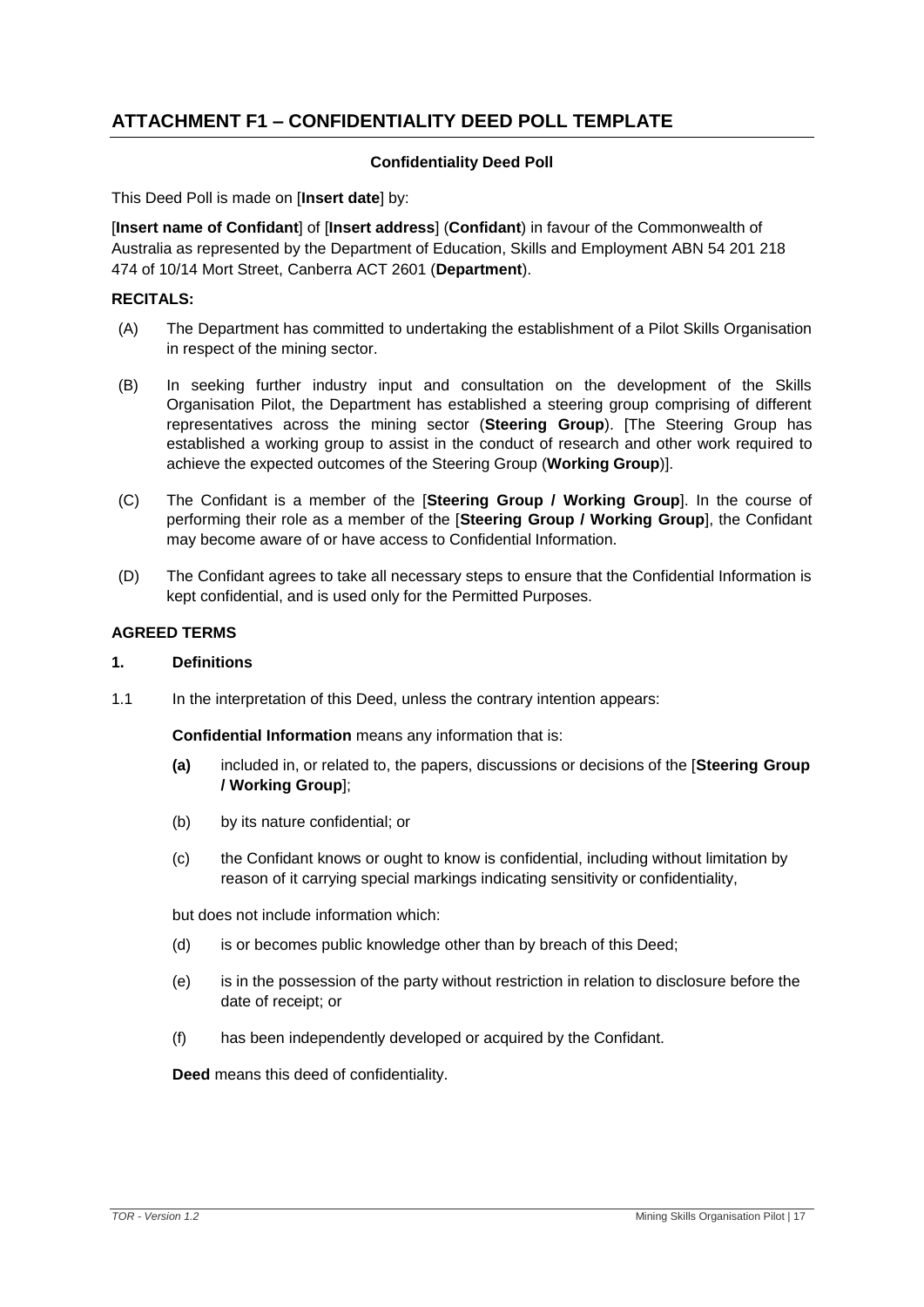#### **Permitted Purposes** means:

- (a) use of the Confidential Information by the Confidant for the purpose of performing their duties in relation to the [**Steering Group / Working Group**]; and
- (b) any other purpose that may be approved in writing by the Department from time to time.

#### **2. Confidentiality Undertakings**

- <span id="page-19-1"></span>2.1 The Confidant:
	- (a) acknowledges and agrees that this Deed is for the benefit of the Department and is directly enforceable by the Department even though it is not a party to this Deed;
	- (b) must ensure that the Confidential Information is kept confidential and secure from disclosure;
	- (c) must only use the Confidential Information for the Permitted Purposes;
	- (d) must not without the prior written consent of the Department, disclose or permit any person to disclose any of the Confidential Information to any person, other than as permitted under clause [2.2;](#page-19-0) and
	- (e) must promptly notify the Department of any unauthorised possession, disclosure or use of the Confidential Information contrary to this Deed, and take all steps necessary to prevent the recurrence of such possession, disclosure or use.
- <span id="page-19-0"></span>2.2 Clause [2.1 d](#page-19-1)oes not apply to a disclosure of any Confidential Information to the extent that the disclosure is for any of the following purposes:
	- (a) the disclosure is in connection with performance of the Permitted Purposes;
	- (b) as required or authorised by law; or
	- (c) as necessary for the conduct of any legal proceedings.

#### **3. Return of Confidential Information**

- 3.1 Without limiting the Confidant's obligations at law, the Confidant must deliver to the Department, or destroy or erase, as required by the Department, all documents (including electronically stored or otherwise) in its possession or control which contain or relate to the Confidential Information on the earlier of:
	- (a) the date specified in a notice given by the Department (acting reasonably); and
	- (b) the time the documents and any other material are no longer required for the Permitted Purposes.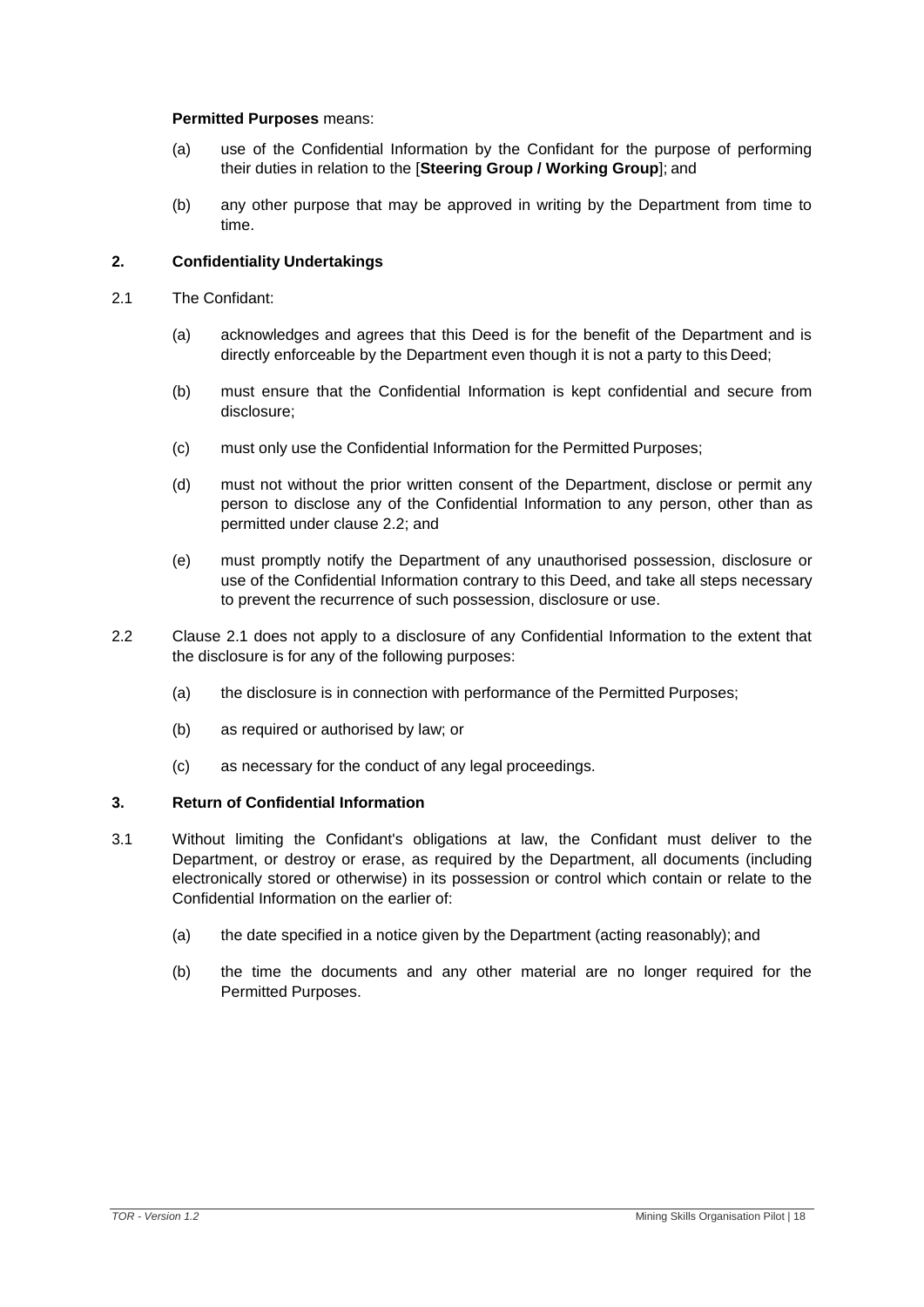#### **4. Variations**

4.1 No term or provision of this Deed must be amended or varied unless such amendment or variation is agreed by the Department in writing.

#### **5. Survival**

5.1 The Confidant's obligations under this Deed survives the Confidant's resignation or removal from the [**Steering Group / Working Group**], or following the dissolution of the [**Steering Group / Working Group**].

#### **6. Applicable Law**

- 6.1 The laws of the Australian Capital Territory apply to this Deed.
- 6.2 The Confidant agrees to submit to the applicable jurisdiction of the courts of the Australian Capital Territory in respect of all matters arising out of this Deed.

#### **EXECUTED** as a **DEED POLL**

**SIGNED, SEALED** and **DELIVERED** by [**NAME OF CONFIDANT**] in the presence of:

Signature of party

Signature of witness

Name

Address of witness